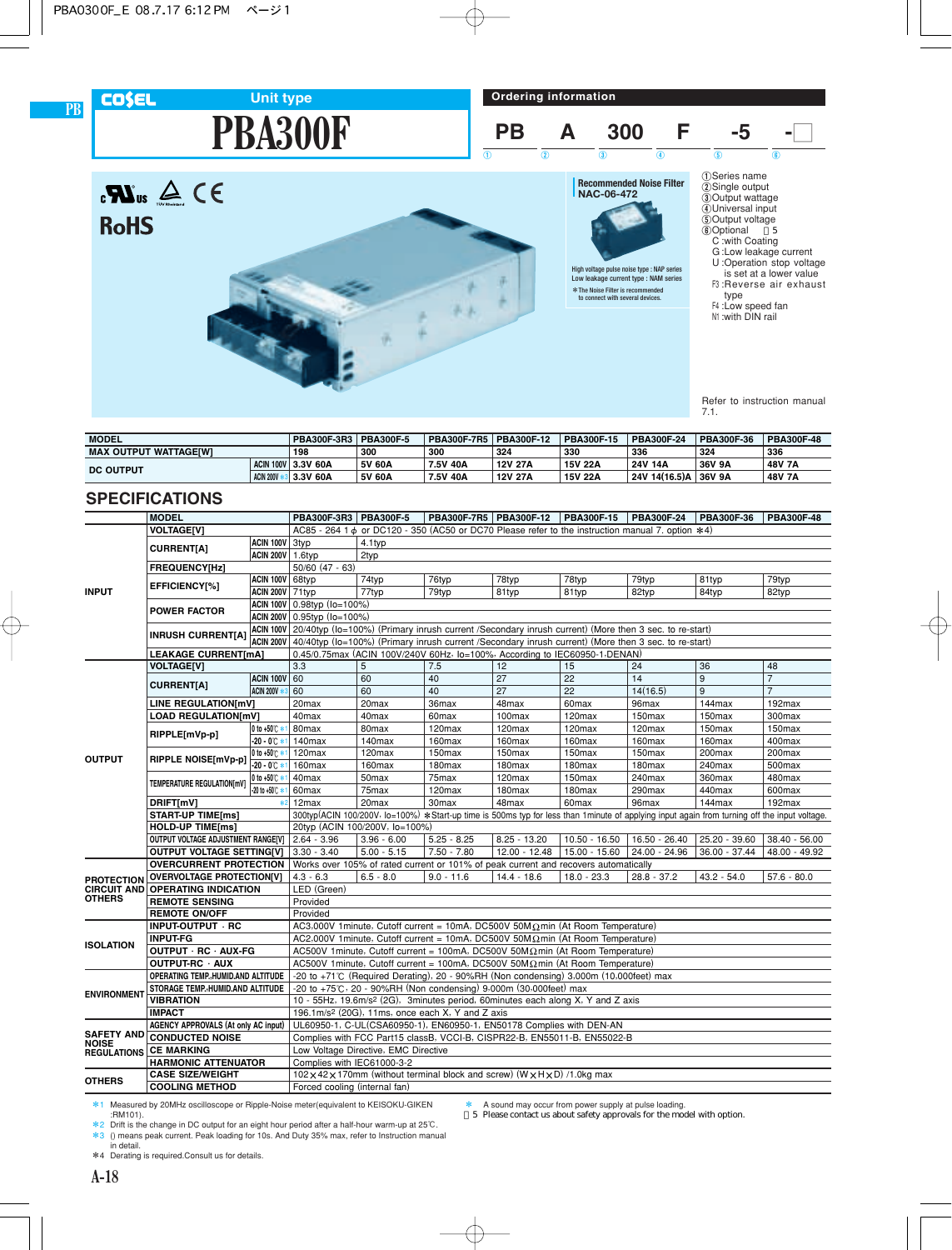

**External view**



¶ The housing for the remote sensing unused is mounted on CN1 ¶ Please connect safety ground to FG terminal on the unit.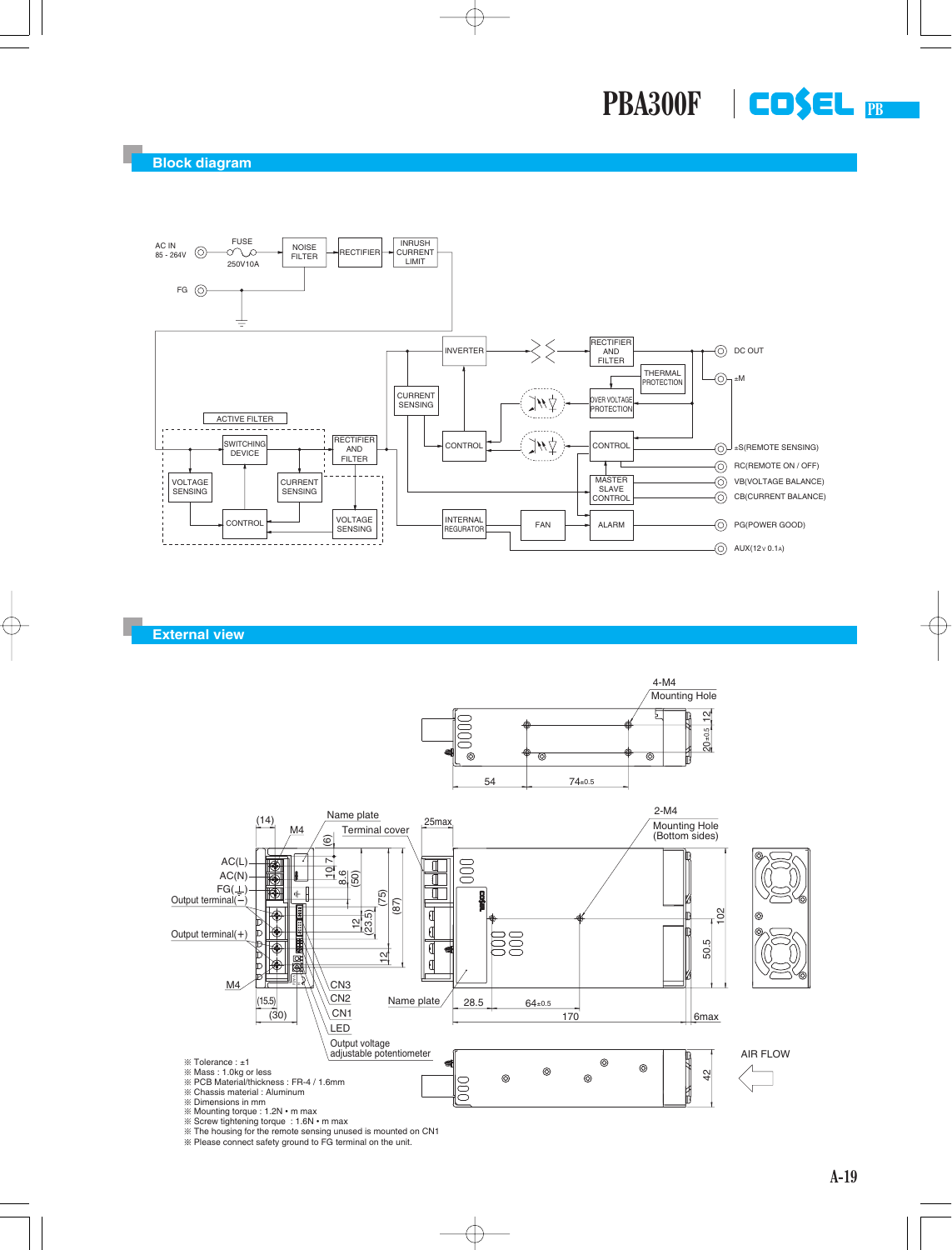





High voltage pulse noise type : NAP series Low leakage current type : NAM series \*The Noise Filter is recommended \*to connect with several devices.

4Universal input 5Output voltage 6Optional \*6

- 
- C :with Coating
- G :Low leakage current U :Operation stop voltage
- is set at a lower value F1 :With Long-Life fan F3 :Reverse air exhaust type
- F4 :Low speed fan

Refer to instruction manual 7.1.

| <b>MODEL</b>          |  | PBA600F-3R3   PBA600F-5 |         | <b>PBA600F-7R5</b> | PBA600F-12 | PBA600F-15 | <b>PBA600F-24</b> | PBA600F-36 | <b>PBA600F-48</b> |
|-----------------------|--|-------------------------|---------|--------------------|------------|------------|-------------------|------------|-------------------|
| MAX OUTPUT WATTAGEIWI |  | 396                     | 600     | 600                | 636        | 645        | 648               | 648        | 624               |
| <b>DC OUTPUT</b>      |  | ACIN 100V 3.3V 120A     | 5V 120A | 7.5V 80A           | 12V 53A    | 15V 43A    | 24V 27A           | 36V 18A    | 48V 13A           |
| ACIN 200V             |  | 3.3V 120A               | 5V 120A | 7.5V 80A           | 12V 53A    | 15V 43A    | 24V 27(31)A       | 36V 18A    | 48V 13A           |

## **SPECIFICATIONS**

**PB**

**COSEL** 

|                    | <b>MODEL</b>                                           |                           | PBA600F-3R3   PBA600F-5                                                                                                                                                             |                                | PBA600F-7R5 PBA600F-12                                                                                                                                     |                    | PBA600F-15         | PBA600F-24         | PBA600F-36         | PBA600F-48       |  |  |
|--------------------|--------------------------------------------------------|---------------------------|-------------------------------------------------------------------------------------------------------------------------------------------------------------------------------------|--------------------------------|------------------------------------------------------------------------------------------------------------------------------------------------------------|--------------------|--------------------|--------------------|--------------------|------------------|--|--|
|                    | <b>VOLTAGE[V]</b>                                      |                           |                                                                                                                                                                                     |                                | AC85 - 264 1 $\phi$ or DC120 - 350 (AC50 or DC70 Please refer to the instruction manual 7. option $*5$ )                                                   |                    |                    |                    |                    |                  |  |  |
|                    | <b>CURRENT[A]</b>                                      | <b>ACIN 100V 5.8typ</b>   |                                                                                                                                                                                     | 8.2typ                         |                                                                                                                                                            |                    |                    |                    |                    |                  |  |  |
|                    |                                                        | ACIN 200V 3typ            | 4.1typ                                                                                                                                                                              |                                |                                                                                                                                                            |                    |                    |                    |                    |                  |  |  |
|                    | <b>FREQUENCY[Hz]</b>                                   |                           | $50/60$ $(47 - 63)$                                                                                                                                                                 |                                |                                                                                                                                                            |                    |                    |                    |                    |                  |  |  |
| <b>INPUT</b>       | EFFICIENCY[%]                                          | <b>ACIN 100V</b> 70typ    |                                                                                                                                                                                     | 75typ                          | 76typ                                                                                                                                                      | 79typ              | 79typ              | 81typ              | 82typ              | 81typ            |  |  |
|                    |                                                        | <b>ACIN 200V 72typ</b>    |                                                                                                                                                                                     | 77typ                          | 79typ                                                                                                                                                      | 82typ              | 82typ              | 84typ              | 84typ              | 83typ            |  |  |
|                    | <b>POWER FACTOR</b>                                    |                           | ACIN 100V 0.98typ (lo=100%)                                                                                                                                                         |                                |                                                                                                                                                            |                    |                    |                    |                    |                  |  |  |
|                    |                                                        |                           | ACIN 200V 0.95typ (Io=100%)<br>ACIN 100V 20/40typ (lo=100%) (Primary inrush current /Secondary inrush current) (More than 3 sec. to re-start)                                       |                                |                                                                                                                                                            |                    |                    |                    |                    |                  |  |  |
|                    | <b>INRUSH CURRENT[A]</b>                               |                           |                                                                                                                                                                                     |                                |                                                                                                                                                            |                    |                    |                    |                    |                  |  |  |
|                    |                                                        | <b>ACIN 200V</b>          | 40/40typ (lo=100%) (Primary inrush current /Secondary inrush current) (More than 3 sec. to re-start)<br>0.45/0.75max (ACIN 100V/240V 60Hz, lo=100%, According to IEC60950-1, DENAN) |                                |                                                                                                                                                            |                    |                    |                    |                    |                  |  |  |
|                    | <b>LEAKAGE CURRENT[mA]</b>                             |                           |                                                                                                                                                                                     |                                |                                                                                                                                                            |                    |                    |                    |                    |                  |  |  |
|                    | <b>VOLTAGE[V]</b>                                      |                           | 3.3                                                                                                                                                                                 | 5                              | 7.5                                                                                                                                                        | 12                 | 15                 | 24                 | 36                 | 48               |  |  |
|                    | <b>CURRENT[A]</b>                                      | ACIN 100V 120             |                                                                                                                                                                                     | 120                            | 80                                                                                                                                                         | 53                 | 43                 | 27                 | 18                 | 13               |  |  |
|                    |                                                        | <b>ACIN 200V *</b>        | 120                                                                                                                                                                                 | 120                            | 80                                                                                                                                                         | 53                 | 43                 | 27(31)             | 18                 | 13               |  |  |
|                    | LINE REGULATION[mV]                                    |                           | 20 <sub>max</sub>                                                                                                                                                                   | 20 <sub>max</sub>              | 36max                                                                                                                                                      | 48max              | 60 <sub>max</sub>  | 96max              | 144max             | 192max           |  |  |
| <b>OUTPUT</b>      | <b>LOAD REGULATION[mV]</b>                             |                           | 40max                                                                                                                                                                               | 40max                          | 60max                                                                                                                                                      | 100max             | 120max             | 150max             | 150max             | 300max           |  |  |
|                    | RIPPLE[mVp-p]                                          | 0 to +50℃ *<br>-20 - 0℃ * | 80max<br>140max                                                                                                                                                                     | 80max<br>140max                | 120max<br>160max                                                                                                                                           | 120max<br>160max   | 120max<br>160max   | 120max<br>160max   | 150max<br>160max   | 150max<br>400max |  |  |
|                    |                                                        | 0 to +50℃ *1              | 120max                                                                                                                                                                              | 120max                         | 150max                                                                                                                                                     | 150max             | 150max             | 150max             | 200max             | 200max           |  |  |
|                    | RIPPLE NOISE[mVp-p]                                    | $-20 - 0$ $+$             | 160max                                                                                                                                                                              | 160max                         | 180 <sub>max</sub>                                                                                                                                         | 180 <sub>max</sub> | 180 <sub>max</sub> | 180 <sub>max</sub> | 240max             | 500max           |  |  |
|                    |                                                        | 0 to +50℃ *               | 40max                                                                                                                                                                               | 50 <sub>max</sub>              | 75max                                                                                                                                                      | 120max             | 150max             | 240max             | 360max             | 480max           |  |  |
|                    | TEMPERATURE REGULATION[mV]                             | $-20$ to $+50^{\circ}$ *  | 60max                                                                                                                                                                               | 75max                          | 120max                                                                                                                                                     | 180max             | 180max             | 290max             | 440max             | 600max           |  |  |
|                    | DRIFT[mV]<br>$*2$                                      |                           | 12 <sub>max</sub>                                                                                                                                                                   | 20 <sub>max</sub>              | 30 <sub>max</sub>                                                                                                                                          | 48max              | 60 <sub>max</sub>  | 96max              | $144$ max          | 192max           |  |  |
|                    | <b>START-UP TIME[ms]</b>                               |                           |                                                                                                                                                                                     |                                | 400typ(ACIN 100/200V, lo=100%) *Start-up time is 500ms typ for less than 1minute of applying input again from turning off the input voltage.               |                    |                    |                    |                    |                  |  |  |
|                    | <b>HOLD-UP TIME[ms]</b>                                |                           |                                                                                                                                                                                     | 20typ (ACIN 100/200V, lo=100%) |                                                                                                                                                            |                    |                    |                    |                    |                  |  |  |
|                    | OUTPUT VOLTAGE ADJUSTMENT RANGE[V]   2.64 - 3.96       |                           |                                                                                                                                                                                     | $3.96 - 6.00$                  | $5.25 - 8.25$                                                                                                                                              | $8.25 - 13.20$     | $10.50 - 16.50$    | $16.50 - 26.40$    | 25.20 - 39.60      | 38.40 - 56.00    |  |  |
|                    | OUTPUT VOLTAGE SETTING[V] 3.30 - 3.40                  |                           |                                                                                                                                                                                     | $5.00 - 5.15$                  | $7.50 - 7.80$                                                                                                                                              | $12.00 - 12.48$    | $15.00 - 15.60$    | 24.00 - 24.96      | 36.00 - 37.44      | 48.00 - 49.92    |  |  |
|                    | <b>OVERCURRENT PROTECTION</b>                          |                           |                                                                                                                                                                                     |                                | Works over 105% of rated current or 101% of peak current and recovers automatically                                                                        |                    |                    |                    |                    |                  |  |  |
| <b>PROTECTION</b>  | OVERVOLTAGE PROTECTION[V] *                            |                           | $Vo + 0.66 - 1.32$   $Vo + 1.0 - 2.0$                                                                                                                                               |                                | $V_0 + 1.5 - 3.0$                                                                                                                                          | $V_0 + 2.4 - 4.8$  | $V_0 + 3.0 - 6.0$  | $V_0 + 4.8 - 9.6$  | $V_0 + 7.2 - 14.4$ | $V_0+4.8 - 12.0$ |  |  |
| <b>CIRCUIT AND</b> | <b>OPERATING INDICATION</b>                            |                           | LED (Green)                                                                                                                                                                         |                                |                                                                                                                                                            |                    |                    |                    |                    |                  |  |  |
| <b>OTHERS</b>      | <b>REMOTE SENSING</b>                                  |                           | Provided                                                                                                                                                                            |                                |                                                                                                                                                            |                    |                    |                    |                    |                  |  |  |
|                    | <b>REMOTE ON/OFF</b>                                   |                           | Provided                                                                                                                                                                            |                                |                                                                                                                                                            |                    |                    |                    |                    |                  |  |  |
|                    | INPUT-OUTPUT RC                                        |                           |                                                                                                                                                                                     |                                | AC3,000V 1minute, Cutoff current = 10mA, DC500V 50M $\Omega$ min (At Room Temperature)                                                                     |                    |                    |                    |                    |                  |  |  |
| <b>ISOLATION</b>   | <b>INPUT-FG</b>                                        |                           |                                                                                                                                                                                     |                                | AC2,000V 1minute, Cutoff current = 10mA, DC500V 50M $\Omega$ min (At Room Temperature)                                                                     |                    |                    |                    |                    |                  |  |  |
|                    | OUTPUT · RC · AUX-FG                                   |                           |                                                                                                                                                                                     |                                | AC500V 1minute, Cutoff current = 100mA, DC500V 50M $\Omega$ min (At Room Temperature)                                                                      |                    |                    |                    |                    |                  |  |  |
|                    | OUTPUT-RC · AUX                                        |                           |                                                                                                                                                                                     |                                | AC500V 1minute, Cutoff current = 100mA, DC500V 50M $\Omega$ min (At Room Temperature)                                                                      |                    |                    |                    |                    |                  |  |  |
|                    | OPERATING TEMP., HUMID.AND ALTITUDE                    |                           |                                                                                                                                                                                     |                                | -20 to +71°C (Required Derating), 20 - 90%RH (Non condensing) 3,000m (10,000feet) max<br>-20 to +75°C, 20 - 90%RH (Non condensing) 9,000m (30,000feet) max |                    |                    |                    |                    |                  |  |  |
| <b>ENVIRONMENT</b> | STORAGE TEMP., HUMID. AND ALTITUDE<br><b>VIBRATION</b> |                           |                                                                                                                                                                                     |                                | 10 - 55Hz, 19.6m/s <sup>2</sup> (2G), 3minutes period, 60minutes each along X, Y and Z axis                                                                |                    |                    |                    |                    |                  |  |  |
|                    | <b>IMPACT</b>                                          |                           |                                                                                                                                                                                     |                                | 196.1m/s <sup>2</sup> (20G), 11ms, once each X, Y and Z axis                                                                                               |                    |                    |                    |                    |                  |  |  |
|                    | AGENCY APPROVALS (At only AC input)                    |                           |                                                                                                                                                                                     |                                | UL60950-1, C-UL(CSA60950-1), EN60950-1, EN50178 Complies with DEN-AN                                                                                       |                    |                    |                    |                    |                  |  |  |
| <b>SAFETY AND</b>  | <b>CONDUCTED NOISE</b>                                 |                           |                                                                                                                                                                                     |                                |                                                                                                                                                            |                    |                    |                    |                    |                  |  |  |
| <b>NOISE</b>       | <b>CE MARKING</b>                                      |                           | Complies with FCC Part15 classB, VCCI-B, CISPR22-B, EN55011-B, EN55022-B<br>Low Voltage Directive, EMC Directive                                                                    |                                |                                                                                                                                                            |                    |                    |                    |                    |                  |  |  |
| <b>REGULATIONS</b> | <b>HARMONIC ATTENUATOR</b>                             |                           | Complies with IEC61000-3-2                                                                                                                                                          |                                |                                                                                                                                                            |                    |                    |                    |                    |                  |  |  |
|                    | <b>CASE SIZE/WEIGHT</b>                                |                           |                                                                                                                                                                                     |                                | 120 x 61 x 190mm (without terminal block and screw) (W x H x D) /1.6kg max                                                                                 |                    |                    |                    |                    |                  |  |  |
| <b>OTHERS</b>      | <b>COOLING METHOD</b>                                  |                           | Forced cooling (internal fan)                                                                                                                                                       |                                |                                                                                                                                                            |                    |                    |                    |                    |                  |  |  |
|                    |                                                        |                           |                                                                                                                                                                                     |                                |                                                                                                                                                            |                    |                    |                    |                    |                  |  |  |

\*1 Measured by 20MHz oscilloscope or Ripple-Noise meter(equivalent to KEISOKU-GIKEN :RM101).

\*2 Drift is the change in DC output for an eight hour period after a half-hour warm-up at 25°C. \*3 () means peak current. Peak loading for 10s. And Duty 35% max, refer to Instruction manual in detail.

\*5 Derating is required.Consult us for details.

\* A sound may occur from power supply at pulse loading. \*6 Please contact us about safety approvals for the model with option.

\*4 Overvoltage protection circuit to follow to output voltage setting.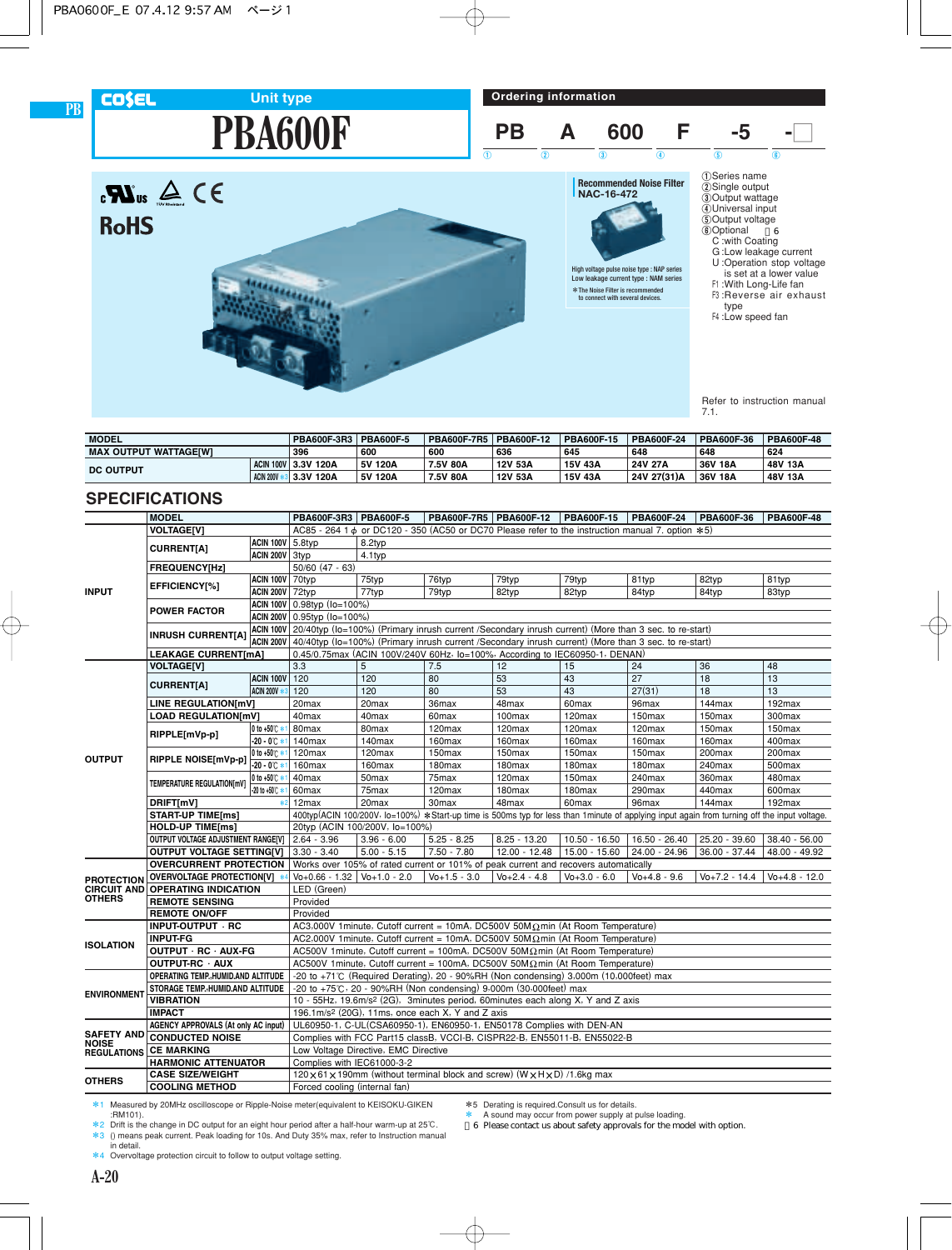

### **External view**



¶ The housing for the remote sensing unused is mounted on CN1 ¶1 F1(Optional):190.5

 $*$  Please connect safety ground to FG terminal on the unit.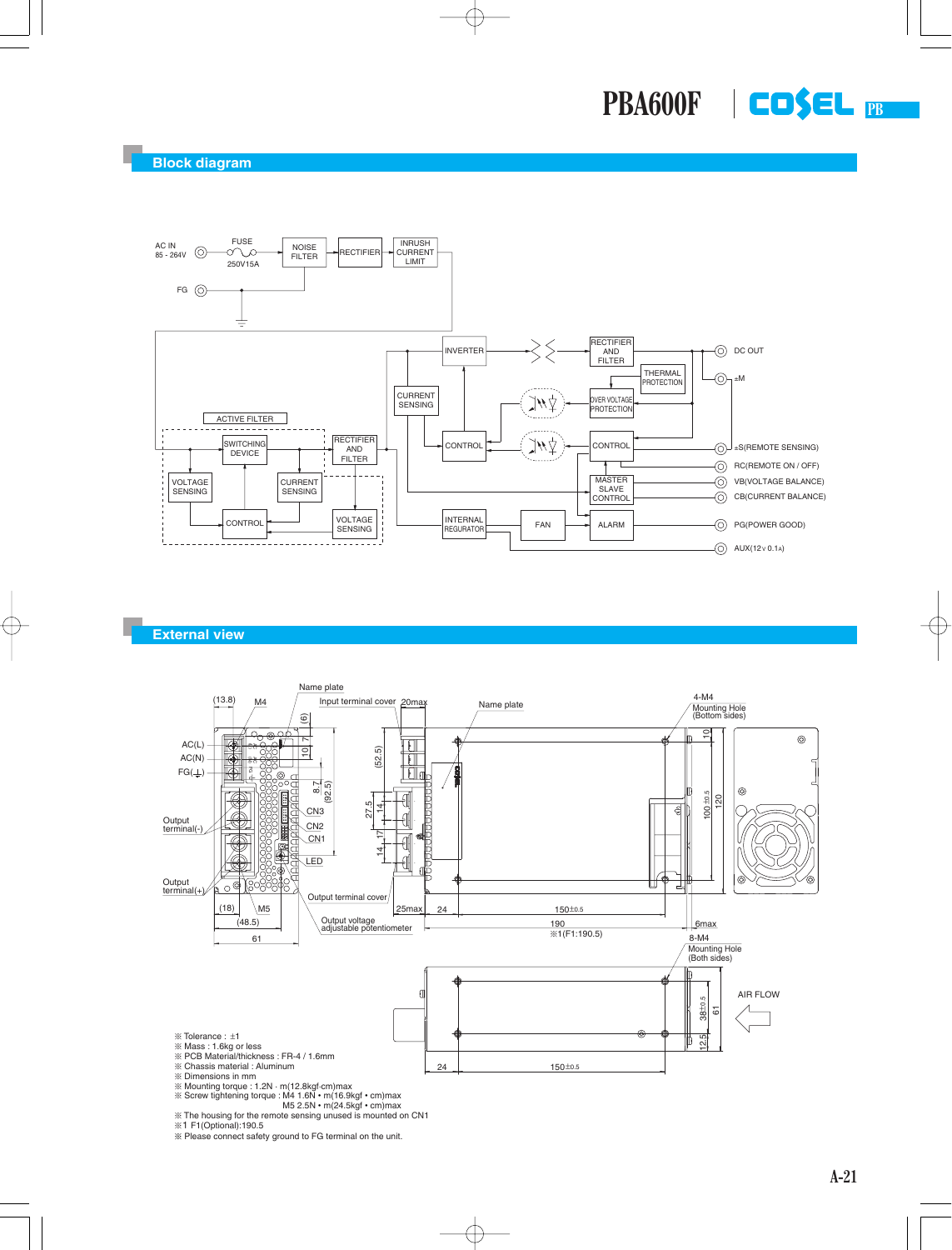## **PBA1000F Unit type**





Refer to instruction manual<br>7.1.

50 Output voltage<br>
60 Optional 6 C :with Coating G :Low leakage current U :Operation stop voltage is set at a lower value F1 :With Long-Life fan F3 :Reverse air exhaust

type F4 :Low speed fan

RoHS : Please consult us for details

| <b>MODEL</b>                 |                  | PBA1000F-3R3        | <b>PBA1000F-5</b> |           |         |                |             | PBA1000F-7R5   PBA1000F-12   PBA1000F-15   PBA1000F-24   PBA1000F-36   PBA1000F-48 |         |
|------------------------------|------------------|---------------------|-------------------|-----------|---------|----------------|-------------|------------------------------------------------------------------------------------|---------|
| <b>MAX OUTPUT WATTAGEIWI</b> |                  | 660                 | 1000              | 1005      | 1056    | 1050           | 1056        | 1044                                                                               | 1056    |
| <b>DC OUTPUT</b>             |                  | ACIN 100V 3.3V 200A | 5V 200A           | 7.5V 134A | 12V 88A | <b>15V 70A</b> | 24V 44A     | 36V 29A                                                                            | 48V 22A |
|                              | <b>ACIN 200V</b> | 3.3V 200A           | 5V 200A           | 7.5V 134A | 12V 88A | <b>15V 70A</b> | 24V 44(51)A | 36V 29A                                                                            | 48V 22A |

### **SPECIFICATIONS**

**PB**

**COSEL** 

|                                     | <b>MODEL</b>                                           |                            |                                                                                                                                                                                              |                                |                                                                 |                                                                                                                                                                                |                    |                   | PBA1000F-3R3   PBA1000F-5   PBA1000F-7R5   PBA1000F-12   PBA1000F-15   PBA1000F-24   PBA1000F-36   PBA1000F-48                                |                  |  |  |
|-------------------------------------|--------------------------------------------------------|----------------------------|----------------------------------------------------------------------------------------------------------------------------------------------------------------------------------------------|--------------------------------|-----------------------------------------------------------------|--------------------------------------------------------------------------------------------------------------------------------------------------------------------------------|--------------------|-------------------|-----------------------------------------------------------------------------------------------------------------------------------------------|------------------|--|--|
|                                     | <b>VOLTAGE[V]</b>                                      |                            |                                                                                                                                                                                              |                                |                                                                 | AC85 - 264 1 $\phi$ or DC120 - 350 (AC50 or DC70 Please refer to the instruction manual 7. option $*5$ )                                                                       |                    |                   |                                                                                                                                               |                  |  |  |
|                                     | <b>CURRENT[A]</b>                                      | ACIN 100V 9typ             |                                                                                                                                                                                              | 13typ                          |                                                                 |                                                                                                                                                                                |                    |                   |                                                                                                                                               |                  |  |  |
|                                     |                                                        | ACIN 200V 5typ             |                                                                                                                                                                                              | 7typ                           |                                                                 |                                                                                                                                                                                |                    |                   |                                                                                                                                               |                  |  |  |
|                                     | <b>FREQUENCY[Hz]</b>                                   |                            | $50/60$ (47 - 63)                                                                                                                                                                            |                                |                                                                 |                                                                                                                                                                                |                    |                   |                                                                                                                                               |                  |  |  |
|                                     | EFFICIENCY[%]                                          | <b>ACIN 100V</b> 74typ     |                                                                                                                                                                                              | 79typ                          | 80typ                                                           | 82typ                                                                                                                                                                          | 82typ              | 84typ             | 84typ                                                                                                                                         | 84typ            |  |  |
| <b>INPUT</b>                        |                                                        | <b>ACIN 200V 76typ</b>     |                                                                                                                                                                                              | 81typ                          | 83typ                                                           | 84typ                                                                                                                                                                          | 84typ              | 86typ             | 86typ                                                                                                                                         | 86typ            |  |  |
|                                     | <b>POWER FACTOR</b>                                    |                            | ACIN 100V 0.98typ (Io=100%)                                                                                                                                                                  |                                |                                                                 |                                                                                                                                                                                |                    |                   |                                                                                                                                               |                  |  |  |
|                                     |                                                        |                            | ACIN 200V 0.95typ (lo=100%)                                                                                                                                                                  |                                |                                                                 |                                                                                                                                                                                |                    |                   |                                                                                                                                               |                  |  |  |
|                                     | <b>INRUSH CURRENT[A]</b>                               |                            | ACIN 100V 20/40typ (lo=100%) (Primary inrush current /Secondary inrush current) (More then 10 sec. to re-start)                                                                              |                                |                                                                 |                                                                                                                                                                                |                    |                   |                                                                                                                                               |                  |  |  |
|                                     |                                                        |                            | ACIN 200V 40/40typ (Io=100%) (Primary inrush current /Secondary inrush current) (More then 10 sec. to re-start)<br>0.5/1.0max (ACIN 100V/240V 60Hz, lo=100%, According to IEC60950-1, DENAN) |                                |                                                                 |                                                                                                                                                                                |                    |                   |                                                                                                                                               |                  |  |  |
|                                     | <b>LEAKAGE CURRENT[mA]</b>                             |                            |                                                                                                                                                                                              |                                |                                                                 |                                                                                                                                                                                |                    |                   |                                                                                                                                               |                  |  |  |
|                                     | <b>VOLTAGE[V]</b>                                      |                            | 3.3                                                                                                                                                                                          | 5                              | 7.5                                                             | 12                                                                                                                                                                             | 15                 | 24                | 36                                                                                                                                            | 48               |  |  |
|                                     | <b>CURRENT[A]</b>                                      | <b>ACIN 100V 200</b>       |                                                                                                                                                                                              | 200                            | 134                                                             | 88                                                                                                                                                                             | 70                 | 44                | 29                                                                                                                                            | 22               |  |  |
|                                     |                                                        | <b>ACIN 200V *</b>         | 200                                                                                                                                                                                          | 200                            | 134                                                             | 88                                                                                                                                                                             | 70                 | 44(51)            | 29                                                                                                                                            | 22               |  |  |
|                                     | LINE REGULATION[mV]                                    |                            | 20 <sub>max</sub>                                                                                                                                                                            | 20max                          | 36max                                                           | 48max                                                                                                                                                                          | 60max              | 96max             | 144max                                                                                                                                        | 192max           |  |  |
| <b>OUTPUT</b>                       | <b>LOAD REGULATION[mV]</b>                             |                            | 40max                                                                                                                                                                                        | 40 <sub>max</sub>              | 60 <sub>max</sub>                                               | 100max                                                                                                                                                                         | 120 <sub>max</sub> | 150max            | 150max                                                                                                                                        | 300max           |  |  |
|                                     | RIPPLE[mVp-p]                                          | 0 to +50℃ *1               | 80max                                                                                                                                                                                        | 80max                          | 120max                                                          | 120max                                                                                                                                                                         | 120max             | 120max            | 150max                                                                                                                                        | 150max           |  |  |
|                                     |                                                        | $-20 - 0^{\circ}$ $\sim$ 1 | 140max                                                                                                                                                                                       | 140max                         | 160max                                                          | 160max                                                                                                                                                                         | 160max             | 160max            | 160max                                                                                                                                        | 400max           |  |  |
|                                     | RIPPLE NOISE[mVp-p]                                    | 0 to +50℃ *1               | 120max                                                                                                                                                                                       | 120max                         | 150max                                                          | 150max                                                                                                                                                                         | 150max             | 150max            | 200max                                                                                                                                        | 200max           |  |  |
|                                     |                                                        | $-20 - 0^{\circ}$          | 160max                                                                                                                                                                                       | 160max                         | 180max                                                          | 180max                                                                                                                                                                         | 180max             | 180max            | 240max                                                                                                                                        | 500max           |  |  |
|                                     | TEMPERATURE REGULATION[mV]                             | 0 to +50℃ *                | 40max                                                                                                                                                                                        | 50 <sub>max</sub>              | 75max                                                           | 120 <sub>max</sub>                                                                                                                                                             | 150max             | 240max            | 360max                                                                                                                                        | 480max           |  |  |
|                                     | $-20$ to $+50^{\circ}$ .                               |                            | 60max                                                                                                                                                                                        | 75max                          | 120max                                                          | 180max                                                                                                                                                                         | 180max             | 290max            | 440max                                                                                                                                        | 600max           |  |  |
|                                     | DRIFT[mV]                                              | $*2$                       | 12max                                                                                                                                                                                        | 20max                          | 30max                                                           | 48max                                                                                                                                                                          | 60max              | 96max             | 144max                                                                                                                                        | 192max           |  |  |
|                                     | <b>START-UP TIME[ms]</b>                               |                            |                                                                                                                                                                                              |                                |                                                                 |                                                                                                                                                                                |                    |                   | 400typ(ACIN 100/200V, lo=100%) *Start-up time is 500ms typ for less than 1 minute of applying input again from turning off the input voltage. |                  |  |  |
|                                     | <b>HOLD-UP TIME[ms]</b>                                |                            |                                                                                                                                                                                              | 20typ (ACIN 100/200V, lo=100%) |                                                                 |                                                                                                                                                                                |                    |                   |                                                                                                                                               |                  |  |  |
|                                     | OUTPUT VOLTAGE ADJUSTMENT RANGE[V]                     |                            | $2.64 - 3.96$                                                                                                                                                                                | $3.96 - 6.00$                  | $5.25 - 8.25$                                                   | $8.25 - 13.20$                                                                                                                                                                 | $10.50 - 16.50$    | 16.50 - 26.40     | 25.20 - 39.60                                                                                                                                 | 38.40 - 56.00    |  |  |
|                                     | <b>OUTPUT VOLTAGE SETTING[V]</b>                       |                            | $3.30 - 3.40$                                                                                                                                                                                | $5.00 - 5.15$                  | $7.50 - 7.80$                                                   | $12.00 - 12.48$                                                                                                                                                                | 15.00 - 15.60      | 24.00 - 24.96     | 36.00 - 37.44                                                                                                                                 | 48.00 - 49.92    |  |  |
|                                     | <b>OVERCURRENT PROTECTION</b>                          |                            |                                                                                                                                                                                              |                                |                                                                 | Works over 105% of rated current or 101% of peak current and recovers automatically                                                                                            |                    |                   |                                                                                                                                               |                  |  |  |
| <b>PROTECTION</b>                   | OVERVOLTAGE PROTECTION[V] *                            |                            | $\sqrt{6} + 0.66 - 1.32$ $\sqrt{6} + 1.0 - 2.0$                                                                                                                                              |                                | $V_0 + 1.5 - 3.0$                                               | $V_0 + 2.4 - 4.8$                                                                                                                                                              | $V_0 + 3.0 - 6.0$  | $V_0 + 4.8 - 9.6$ | $V_0 + 7.2 - 14.4$                                                                                                                            | $V_0+4.8 - 12.0$ |  |  |
| <b>CIRCUIT AND</b><br><b>OTHERS</b> | <b>OPERATING INDICATION</b>                            |                            | LED (Green)                                                                                                                                                                                  |                                |                                                                 |                                                                                                                                                                                |                    |                   |                                                                                                                                               |                  |  |  |
|                                     | <b>REMOTE SENSING</b>                                  |                            | Provided                                                                                                                                                                                     |                                |                                                                 |                                                                                                                                                                                |                    |                   |                                                                                                                                               |                  |  |  |
|                                     | <b>REMOTE ON/OFF</b>                                   |                            | Provided                                                                                                                                                                                     |                                |                                                                 |                                                                                                                                                                                |                    |                   |                                                                                                                                               |                  |  |  |
|                                     | INPUT-OUTPUT · RC                                      |                            |                                                                                                                                                                                              |                                |                                                                 | AC3,000V 1minute, Cutoff current = 25mA, DC500V 50M $\Omega$ min (At Room Temperature)                                                                                         |                    |                   |                                                                                                                                               |                  |  |  |
| <b>ISOLATION</b>                    | <b>INPUT-FG</b>                                        |                            |                                                                                                                                                                                              |                                |                                                                 | AC2,000V 1minute, Cutoff current = 25mA, DC500V 50M $\Omega$ min (At Room Temperature)                                                                                         |                    |                   |                                                                                                                                               |                  |  |  |
|                                     | OUTPUT RC AUX-FG                                       |                            |                                                                                                                                                                                              |                                |                                                                 | AC500V 1minute, Cutoff current = 100mA, DC500V 50M $\Omega$ min (At Room Temperature)                                                                                          |                    |                   |                                                                                                                                               |                  |  |  |
|                                     | OUTPUT-RC · AUX<br>OPERATING TEMP., HUMID.AND ALTITUDE |                            |                                                                                                                                                                                              |                                |                                                                 | AC500V 1minute, Cutoff current = 100mA, DC500V 50M $\Omega$ min (At Room Temperature)<br>-20 to +71°C (Required Derating), 20 - 90%RH (Non condensing) 3,000m (10,000feet) max |                    |                   |                                                                                                                                               |                  |  |  |
|                                     | STORAGE TEMP., HUMID. AND ALTITUDE                     |                            |                                                                                                                                                                                              |                                |                                                                 | -20 to +75°C, 20 - 90%RH (Non condensing) 9,000m (30,000feet) max                                                                                                              |                    |                   |                                                                                                                                               |                  |  |  |
| <b>ENVIRONMENT</b>                  | <b>VIBRATION</b>                                       |                            |                                                                                                                                                                                              |                                |                                                                 | 10 - 55Hz, 19.6m/s <sup>2</sup> (2G), 3minutes period, 60minutes each along X, Y and Z axis                                                                                    |                    |                   |                                                                                                                                               |                  |  |  |
|                                     | <b>IMPACT</b>                                          |                            |                                                                                                                                                                                              |                                | 196.1m/s <sup>2</sup> (20G), 11ms, once each $X$ , Y and Z axis |                                                                                                                                                                                |                    |                   |                                                                                                                                               |                  |  |  |
|                                     | <b>AGENCY APPROVALS (At only AC input)</b>             |                            |                                                                                                                                                                                              |                                |                                                                 | UL60950-1, C-UL(CSA60950-1), EN60950-1, EN50178 Complies with DEN-AN                                                                                                           |                    |                   |                                                                                                                                               |                  |  |  |
| <b>SAFETY AND</b>                   | <b>CONDUCTED NOISE</b>                                 |                            |                                                                                                                                                                                              |                                |                                                                 |                                                                                                                                                                                |                    |                   |                                                                                                                                               |                  |  |  |
| <b>NOISE</b>                        | <b>CE MARKING</b>                                      |                            | Complies with FCC Part15 classB, VCCI-B, CISPR22-B, EN55011-B, EN55022-B<br>Low Voltage Directive, EMC Directive                                                                             |                                |                                                                 |                                                                                                                                                                                |                    |                   |                                                                                                                                               |                  |  |  |
| <b>REGULATIONS</b>                  | <b>HARMONIC ATTENUATOR</b>                             |                            | Complies with IEC61000-3-2                                                                                                                                                                   |                                |                                                                 |                                                                                                                                                                                |                    |                   |                                                                                                                                               |                  |  |  |
|                                     | <b>CASE SIZE/WEIGHT</b>                                |                            |                                                                                                                                                                                              |                                |                                                                 | 150 × 61 × 240mm (without terminal block and screw) (W × H × D) /2.2kg max                                                                                                     |                    |                   |                                                                                                                                               |                  |  |  |
| <b>OTHERS</b>                       | <b>COOLING METHOD</b>                                  |                            | Forced cooling (internal fan)                                                                                                                                                                |                                |                                                                 |                                                                                                                                                                                |                    |                   |                                                                                                                                               |                  |  |  |
|                                     |                                                        |                            |                                                                                                                                                                                              |                                |                                                                 |                                                                                                                                                                                |                    |                   |                                                                                                                                               |                  |  |  |

\*1 Measured by 20MHz oscilloscope or Ripple-Noise meter(equivalent to KEISOKU-GIKEN :RM101). Ripple and ripple noise is measured on measuring board with capacitor of  $22 \mu$  F within

150mm from the output terminal. \*2 Drift is the change in DC output for an eight hour period after a half-hour warm-up at 25C.

\*3 () means peak current. Peak loading for 10s. And Duty 35% max, refer to Instruction manual

- in detail.
- \*4 Overvoltage protection circuit to follow to output voltage setting. \*5 Derating is required.Consult us for details.
- 
- \* A sound may occur from power supply at pulse loading. \*6 Please contact us about safety approvals for the model with option.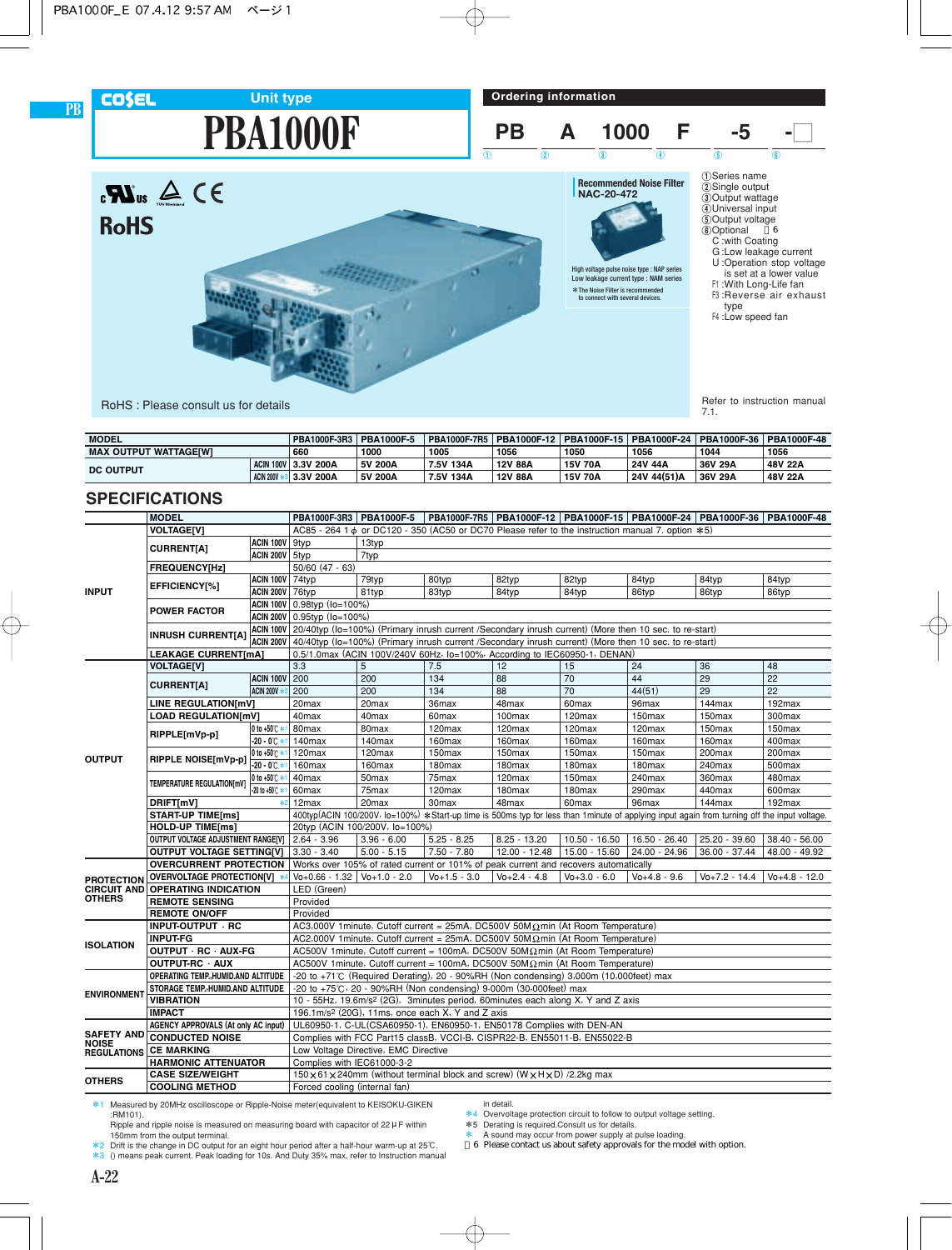**PB PBA1000F**



#### **External view**





- 
- ※ Tolerance : ±1<br>※ Mass : 2.2kg or less<br>※ PCB Material/thickness : FR-4 / 1.6mm<br>※ Chassis material : Aluminum

**EXECUTE:** Dimensions in mm

- 
- 
- 

¶ Mounting torque : 1.2N • m(12.8kgf • cm)max ¶ Screw tightening torque : 1.6N • m(16.9kgf • cm)max ¶ The housing for the remote sensing unused is mounted on CN1 ¶ Please connect safety ground to FG terminal on the unit.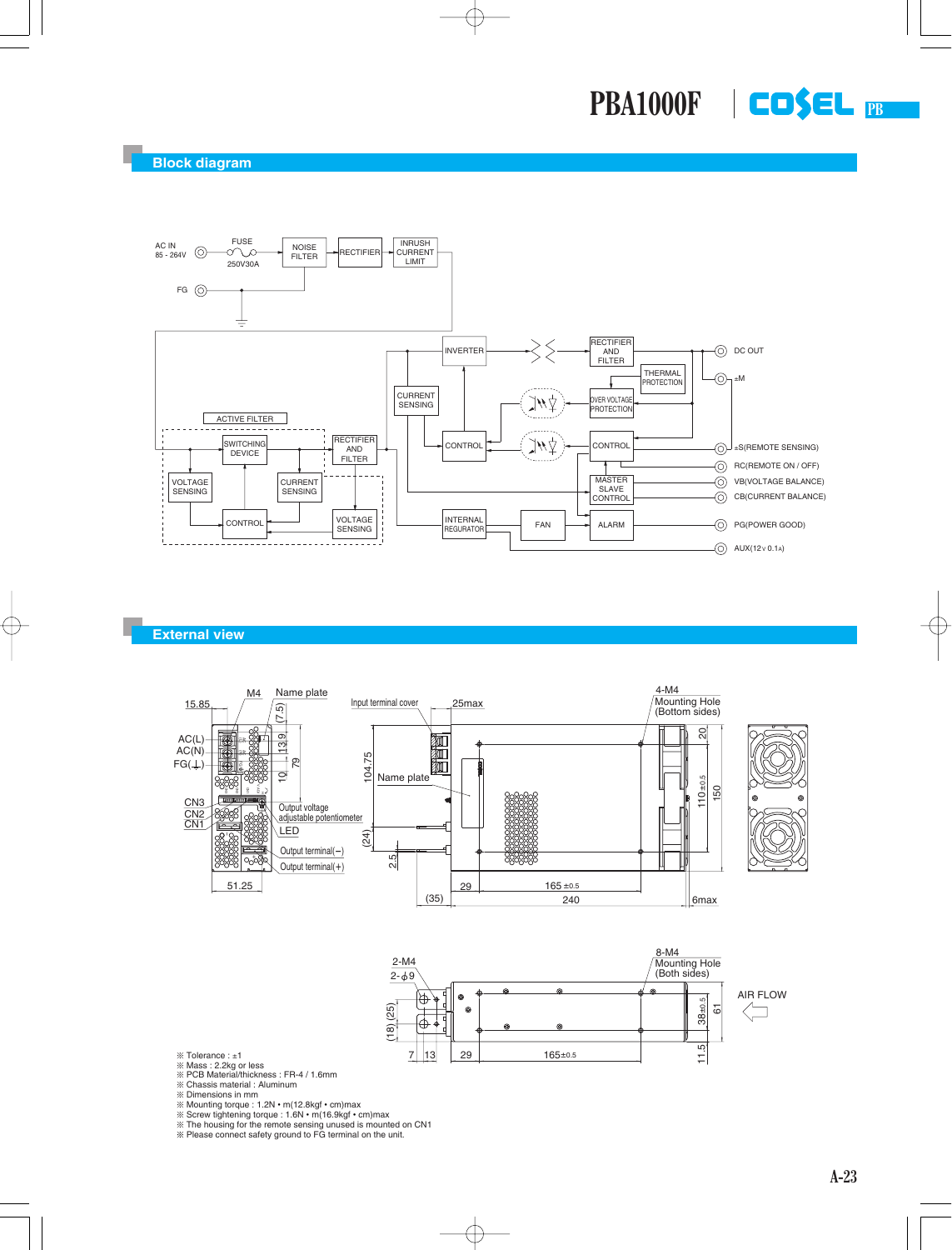## **COSEL**

**PB**

**RoHS** 

**Ordering information**



Refer to instruction manual<br>7.1.

RoHS : Please consult us for details

| <b>MODEL</b>                 |           | PBA1500F-3R3        | <b>PBA1500F-5</b> |           | PBA1500F-7R5 PBA1500F-12 PBA1500F-15 PBA1500F-24 |          |              | <b>PBA1500F-36 PBA1500F-48</b> |         |
|------------------------------|-----------|---------------------|-------------------|-----------|--------------------------------------------------|----------|--------------|--------------------------------|---------|
| <b>MAX OUTPUT WATTAGEIWI</b> |           | 990                 | 1500              | 1500      | 1500                                             | 1500     | 1680         | 1692                           | 1680    |
| <b>DC OUTPUT</b>             |           | ACIN 100V 3.3V 300A | 5V 300A           | 7.5V 200A | 12V 125A                                         | 15V 100A | 24V 65A      | 36V 42A                        | 48V 32A |
|                              | ACIN 200V | 3.3V 300A           | 5V 300A           | 7.5V 200A | 12V 125A                                         | 15V 100A | 24V 70(105)A | 36V 47(70)A                    | 48V 35A |

### **SPECIFICATIONS**

|                                                                                                  | <b>MODEL</b>                                                                        |                        |                                                                                                                                |                                                                                     | PBA1500F-3R3 PBA1500F-5 PBA1500F-7R5 PBA1500F-12 PBA1500F-15 PBA1500F-24 PBA1500F-36 PBA1500F-48                |                   |                   |                   |                    |                  |  |  |
|--------------------------------------------------------------------------------------------------|-------------------------------------------------------------------------------------|------------------------|--------------------------------------------------------------------------------------------------------------------------------|-------------------------------------------------------------------------------------|-----------------------------------------------------------------------------------------------------------------|-------------------|-------------------|-------------------|--------------------|------------------|--|--|
|                                                                                                  | <b>VOLTAGE[V]</b>                                                                   |                        |                                                                                                                                |                                                                                     | AC85 - 264 1 & or DC120 - 370 (AC50 or DC70 Please refer to the instruction manual 7. option $*5$ )             |                   |                   |                   |                    |                  |  |  |
|                                                                                                  |                                                                                     | ACIN 100V 15typ        |                                                                                                                                | 19typ                                                                               |                                                                                                                 |                   |                   |                   |                    |                  |  |  |
|                                                                                                  | <b>CURRENT[A]</b>                                                                   | ACIN 200V 8typ         |                                                                                                                                | 10typ                                                                               |                                                                                                                 |                   |                   |                   |                    |                  |  |  |
|                                                                                                  | <b>FREQUENCY[Hz]</b>                                                                |                        | $50/60$ (47 - 63)                                                                                                              |                                                                                     |                                                                                                                 |                   |                   |                   |                    |                  |  |  |
| <b>INPUT</b>                                                                                     | EFFICIENCY[%]                                                                       | <b>ACIN 100V</b> 72typ |                                                                                                                                | 77typ                                                                               | 81typ                                                                                                           | 81typ             | 83typ             | 84typ             | 84typ              | 84typ            |  |  |
|                                                                                                  |                                                                                     | <b>ACIN 200V 75typ</b> |                                                                                                                                | 81typ                                                                               | 83typ                                                                                                           | 84typ             | 86typ             | 87typ             | 87typ              | 87typ            |  |  |
|                                                                                                  | <b>POWER FACTOR</b>                                                                 |                        | ACIN 100V 0.98typ (lo=100%)                                                                                                    |                                                                                     |                                                                                                                 |                   |                   |                   |                    |                  |  |  |
|                                                                                                  |                                                                                     |                        | ACIN 200V 0.95typ (Io=100%)                                                                                                    |                                                                                     |                                                                                                                 |                   |                   |                   |                    |                  |  |  |
|                                                                                                  |                                                                                     |                        |                                                                                                                                |                                                                                     | ACIN 100V 20/40typ (lo=100%) (Primary inrush current /Secondary inrush current) (More than 10 sec. to re-start) |                   |                   |                   |                    |                  |  |  |
|                                                                                                  | <b>INRUSH CURRENT[A]</b>                                                            | ACIN 200V              | 40/40typ (lo=100%) (Primary inrush current /Secondary inrush current) (More than 10 sec. to re-start)                          |                                                                                     |                                                                                                                 |                   |                   |                   |                    |                  |  |  |
|                                                                                                  | <b>LEAKAGE CURRENT[mA]</b>                                                          |                        | 0.9/1.5max (ACIN 100V/240V 60Hz, lo=100%, According to IEC60950-1, DENAN)                                                      |                                                                                     |                                                                                                                 |                   |                   |                   |                    |                  |  |  |
|                                                                                                  | <b>VOLTAGE[V]</b>                                                                   |                        | 3.3                                                                                                                            | 5                                                                                   | 7.5                                                                                                             | 12                | 15                | 24                | 36                 | 48               |  |  |
| <b>CURRENT[A]</b>                                                                                |                                                                                     | <b>ACIN 100V 300</b>   |                                                                                                                                | 300                                                                                 | 200                                                                                                             | 125               | 100               | 65                | 42                 | 32               |  |  |
|                                                                                                  |                                                                                     | <b>ACIN 200V **</b>    | 300                                                                                                                            | 300                                                                                 | 200                                                                                                             | 125               | 100               | 70(105)           | 47(70)             | 35               |  |  |
|                                                                                                  | LINE REGULATION[mV]                                                                 |                        | 20 <sub>max</sub>                                                                                                              | 20 <sub>max</sub>                                                                   | 36max                                                                                                           | 48max             | 60max             | 96max             | 144max             | 192max           |  |  |
|                                                                                                  | <b>LOAD REGULATION[mV]</b>                                                          |                        | 40max                                                                                                                          | 40 <sub>max</sub>                                                                   | 60 <sub>max</sub>                                                                                               | 100max            | 120max            | 150max            | 150max             | 300max           |  |  |
| RIPPLE[mVp-p]<br><b>OUTPUT</b><br>RIPPLE NOISE[mVp-p]<br>TEMPERATURE REGULATION[mV]<br>DRIFT[mV] |                                                                                     | 0 to +50℃ *            | 80max                                                                                                                          | 80max                                                                               | 120max                                                                                                          | 120max            | 120max            | $120$ max         | 150max             | 150max           |  |  |
|                                                                                                  |                                                                                     | $-20 - 0^{\circ}C$ *   | 140max                                                                                                                         | 140max                                                                              | 160max                                                                                                          | 160max            | 160max            | 160max            | 160max             | 400max           |  |  |
|                                                                                                  |                                                                                     | 0 to +50℃ *            | 120max                                                                                                                         | 120max                                                                              | 150max                                                                                                          | 150max            | 150max            | 150max            | 200max             | 200max           |  |  |
|                                                                                                  |                                                                                     | $-20 - 0^{\circ}C$     | 160max                                                                                                                         | 160max                                                                              | 180max                                                                                                          | 180max            | 180max            | 180max            | 240max             | 500max           |  |  |
|                                                                                                  |                                                                                     | 0 to +50℃ *            | 40max                                                                                                                          | 50 <sub>max</sub>                                                                   | 75max                                                                                                           | 120max            | 150max            | 240max            | 360max             | 480max           |  |  |
|                                                                                                  | -20 to +50℃ *                                                                       |                        | 60max                                                                                                                          | 75max                                                                               | 120max                                                                                                          | 180max            | 180max            | 290max            | 440max             | 600max           |  |  |
|                                                                                                  | $*2$                                                                                |                        | 12 <sub>max</sub>                                                                                                              | 20 <sub>max</sub>                                                                   | 30 <sub>max</sub>                                                                                               | 48max             | 60 <sub>max</sub> | 96max             | 144max             | 192max           |  |  |
|                                                                                                  | <b>START-UP TIME[ms]</b>                                                            |                        |                                                                                                                                | 600typ(ACIN 100/200V, lo=100%)                                                      |                                                                                                                 |                   |                   |                   |                    |                  |  |  |
|                                                                                                  | <b>HOLD-UP TIME[ms]</b>                                                             |                        |                                                                                                                                | 20typ (ACIN 100/200V, lo=100%)                                                      |                                                                                                                 |                   |                   |                   |                    |                  |  |  |
|                                                                                                  | OUTPUT VOLTAGE ADJUSTMENT RANGE[V]                                                  |                        | $2.64 - 3.96$                                                                                                                  | $3.96 - 6.00$                                                                       | $5.25 - 8.25$                                                                                                   | $8.25 - 13.20$    | $10.50 - 16.50$   | 16.50 - 26.40     | 25.20 - 39.60      | $38.40 - 56.00$  |  |  |
|                                                                                                  | <b>OUTPUT VOLTAGE SETTING[V]</b>                                                    |                        | $3.30 - 3.40$                                                                                                                  | $5.00 - 5.15$                                                                       | $7.50 - 7.80$                                                                                                   | $12.00 - 12.48$   | $15.00 - 15.60$   | 24.00 - 24.96     | 36.00 - 37.44      | 48.00 - 49.92    |  |  |
|                                                                                                  | <b>OVERCURRENT PROTECTION</b>                                                       |                        |                                                                                                                                | Works over 105% of rated current or 101% of peak current and recovers automatically |                                                                                                                 |                   |                   |                   |                    |                  |  |  |
| <b>PROTECTION</b>                                                                                | OVERVOLTAGE PROTECTION[V] *                                                         |                        | $\sqrt{0+0.66 - 1.32}$ $\sqrt{0+1.0 - 2.0}$                                                                                    |                                                                                     | $V_0 + 1.5 - 3.0$                                                                                               | $V_0 + 2.4 - 4.8$ | $V_0 + 3.0 - 6.0$ | $V_0 + 4.8 - 9.6$ | $V_0 + 7.2 - 14.4$ | $V_0+4.8 - 12.0$ |  |  |
| <b>CIRCUIT AND</b>                                                                               | <b>OPERATING INDICATION</b>                                                         |                        | LED (Green)                                                                                                                    |                                                                                     |                                                                                                                 |                   |                   |                   |                    |                  |  |  |
| <b>OTHERS</b>                                                                                    | <b>REMOTE SENSING</b>                                                               |                        | Provided                                                                                                                       |                                                                                     |                                                                                                                 |                   |                   |                   |                    |                  |  |  |
|                                                                                                  | <b>REMOTE ON/OFF</b>                                                                |                        | Provided                                                                                                                       |                                                                                     |                                                                                                                 |                   |                   |                   |                    |                  |  |  |
|                                                                                                  | INPUT-OUTPUT · RC                                                                   |                        |                                                                                                                                |                                                                                     | AC3,000V 1 minute, Cutoff current = $25mA$ , DC500V 50M $\Omega$ min (At Room Temperature)                      |                   |                   |                   |                    |                  |  |  |
| <b>ISOLATION</b>                                                                                 | <b>INPUT-FG</b>                                                                     |                        |                                                                                                                                |                                                                                     | AC2,000V 1minute, Cutoff current = 25mA, DC500V 50M $\Omega$ min (At Room Temperature)                          |                   |                   |                   |                    |                  |  |  |
|                                                                                                  | OUTPUT · RC · AUX-FG                                                                |                        |                                                                                                                                |                                                                                     | AC500V 1 minute, Cutoff current = 100mA, DC500V 50M $\Omega$ min (At Room Temperature)                          |                   |                   |                   |                    |                  |  |  |
|                                                                                                  | OUTPUT-RC · AUX                                                                     |                        |                                                                                                                                |                                                                                     | AC500V 1 minute, Cutoff current = 100mA, DC500V 50M $\Omega$ min (At Room Temperature)                          |                   |                   |                   |                    |                  |  |  |
|                                                                                                  | OPERATING TEMP., HUMID.AND ALTITUDE                                                 |                        |                                                                                                                                |                                                                                     | -20 to +71°C (Required Derating), 20 - 90%RH (Non condensing) 3,000m (10,000feet) max                           |                   |                   |                   |                    |                  |  |  |
| <b>ENVIRONMENT</b>                                                                               | STORAGE TEMP.,HUMID.AND ALTITUDE                                                    |                        |                                                                                                                                |                                                                                     | -20 to +75℃, 20 - 90%RH (Non condensing) 9,000m (30,000feet) max                                                |                   |                   |                   |                    |                  |  |  |
|                                                                                                  | <b>VIBRATION</b>                                                                    |                        |                                                                                                                                |                                                                                     | 10 - 55Hz, 19.6m/s <sup>2</sup> (2G), 3minutes period, 60minutes each along X, Y and Z axis                     |                   |                   |                   |                    |                  |  |  |
|                                                                                                  | <b>IMPACT</b>                                                                       |                        |                                                                                                                                |                                                                                     | 196.1m/s <sup>2</sup> (20G), 11ms, once each X, Y and Z axis                                                    |                   |                   |                   |                    |                  |  |  |
| <b>SAFETY AND</b>                                                                                | <b>AGENCY APPROVALS (At only AC input)</b>                                          |                        | UL60950-1, C-UL(CSA60950-1), EN60950-1, EN50178 Complies with DEN-AN                                                           |                                                                                     |                                                                                                                 |                   |                   |                   |                    |                  |  |  |
| <b>NOISE</b>                                                                                     | <b>CONDUCTED NOISE</b>                                                              |                        | Complies with FCC Part15 classB, VCCI-B, CISPR22-B, EN55011-B, EN55022-B, additional noise filter required for meeting class B |                                                                                     |                                                                                                                 |                   |                   |                   |                    |                  |  |  |
| <b>REGULATIONS</b>                                                                               | <b>CE MARKING</b>                                                                   |                        | Low Voltage Directive, EMC Directive                                                                                           |                                                                                     |                                                                                                                 |                   |                   |                   |                    |                  |  |  |
|                                                                                                  | <b>HARMONIC ATTENUATOR</b>                                                          |                        | Complies with IEC61000-3-2                                                                                                     |                                                                                     |                                                                                                                 |                   |                   |                   |                    |                  |  |  |
| <b>OTHERS</b>                                                                                    | <b>CASE SIZE/WEIGHT</b>                                                             |                        |                                                                                                                                |                                                                                     | 178 × 61 × 268mm (without terminal block and screw) (W × H × D) /3.4kg max                                      |                   |                   |                   |                    |                  |  |  |
|                                                                                                  | <b>COOLING METHOD</b>                                                               |                        | Forced cooling (internal fan)                                                                                                  |                                                                                     |                                                                                                                 |                   |                   |                   |                    |                  |  |  |
|                                                                                                  | *1 Measured by 20MHz oscilloscope or Ripple-Noise meter(equivalent to KEISOKU-GIKEN |                        |                                                                                                                                |                                                                                     |                                                                                                                 | in detail.        |                   |                   |                    |                  |  |  |

:RM101). Ripple and ripple noise is measured on measuring board with capacitor of  $22 \mu$  F within

150mm from the output terminal. \*2 Drift is the change in DC output for an eight hour period after a half-hour warm-up at 25C.

- \*3 () means peak current. Peak loading for 10s. And Duty 35% max, refer to Instruction manual
- 
- in detail. \*4 Overvoltage protection circuit to follow to output voltage setting. \*5 Derating is required.Consult us for details.
- 
- \* A sound may occur from power supply at pulse loading. \*6 Please contact us about safety approvals for the model with option.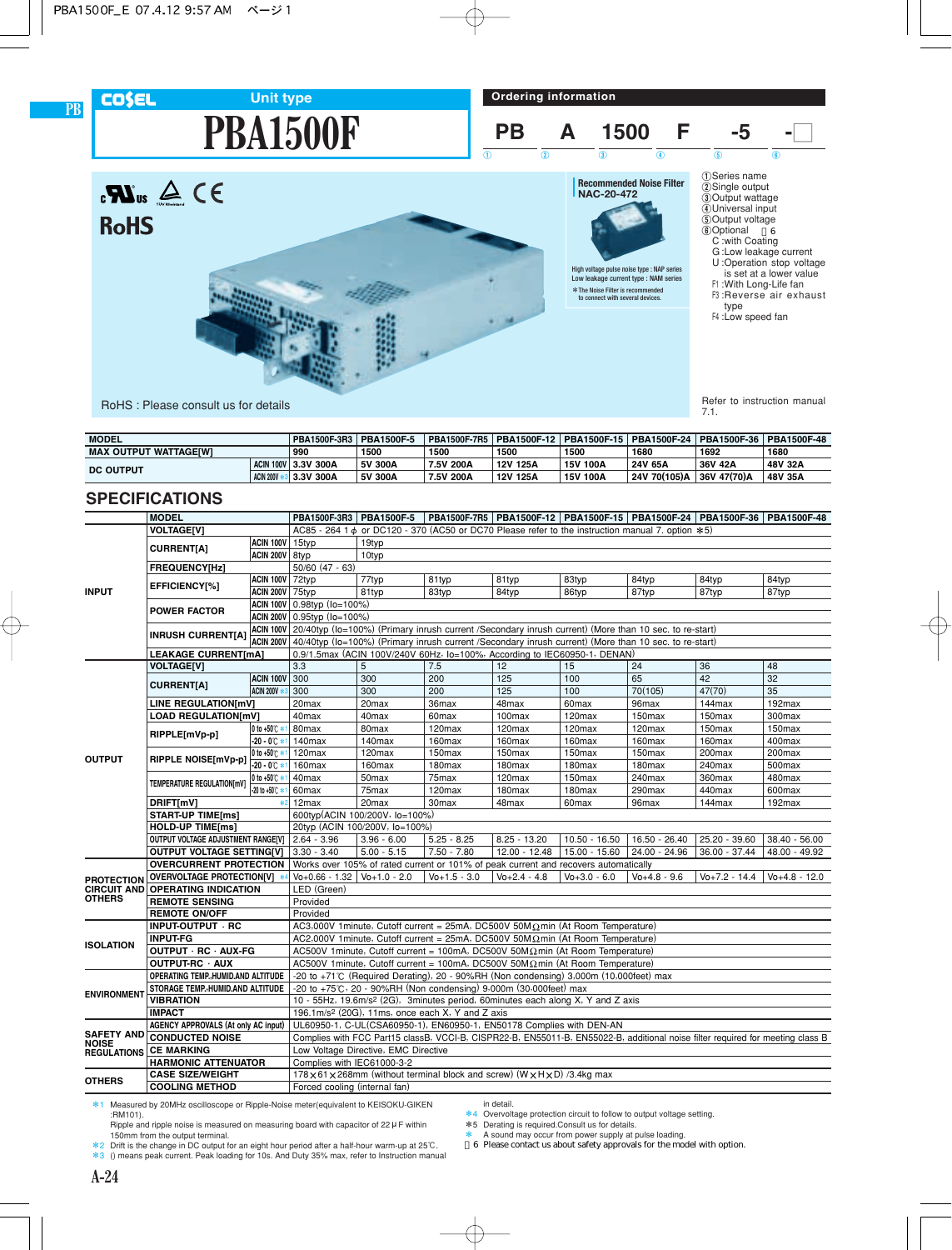**PB PBA1500F**



### **External view**





- 
- ※ Tolerance : ±1<br>※ Mass : 3.4kg or less<br>※ PCB Material/thickness : FR-4 / 1.6mm
- ¶ Chassis material : Aluminum
- ¶ Dimensions in mm
- 
- ¶ Mounting torque : 1.2N m(12.8kgf cm)max ¶ Screw tightening torque : 1.6N m(16.9kgf cm)max
- 
- ¶ The housing for the remote sensing unused is mounted on CN1 ¶ Please connect safety ground to FG terminal on the unit.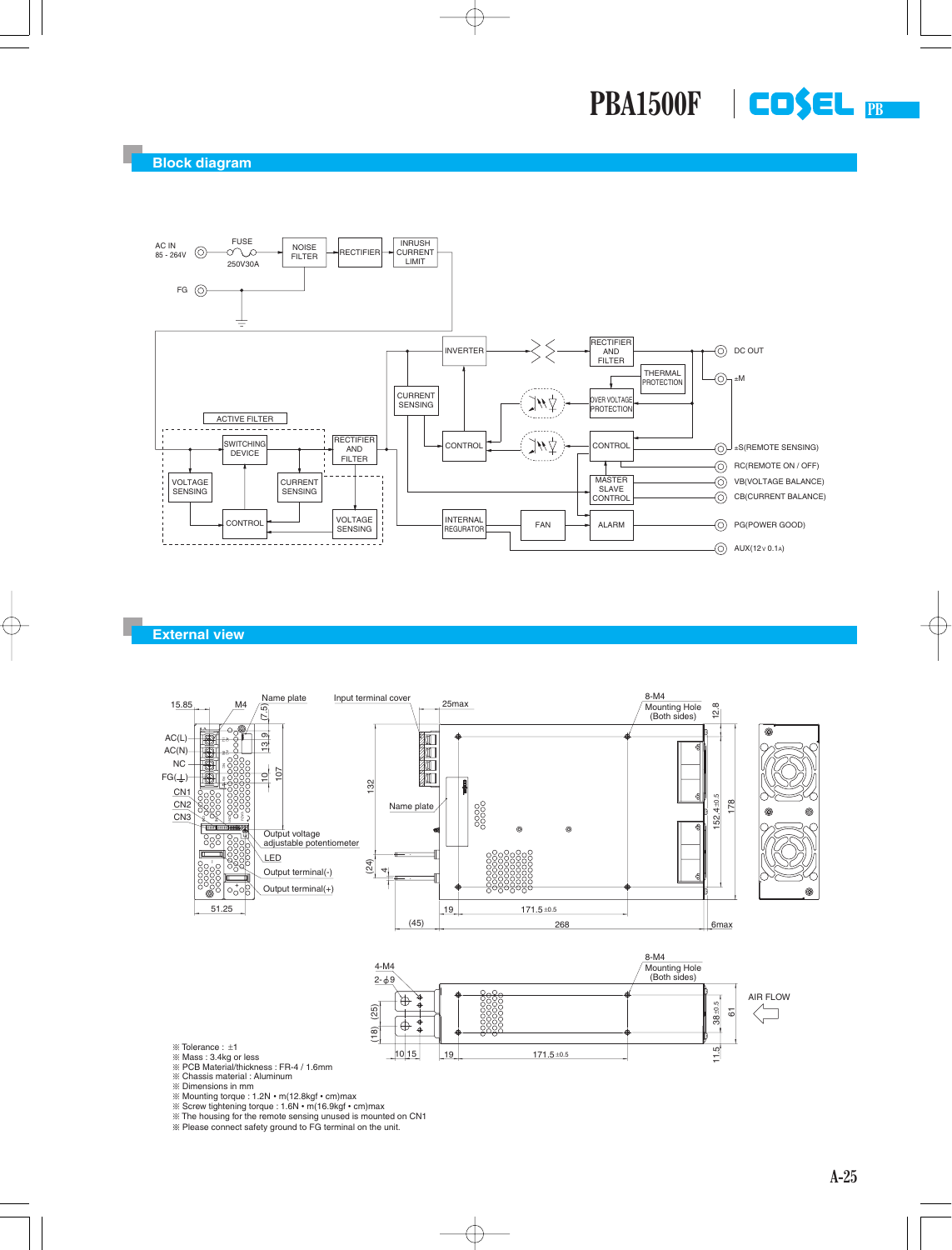## **COSEL**

**PB**

**PBA1500T Unit type**





| <b>MODEL</b>                                     |  | PBA1500T-5 | 1500T-12<br>PBA | PBA1500T-24              | PBA1500T-48 |  |
|--------------------------------------------------|--|------------|-----------------|--------------------------|-------------|--|
| <b>WATTAGEIWI</b><br><b>MAX</b><br><b>OUTPUT</b> |  | 1500       | 1680<br>1500    |                          | 1680        |  |
| ACIN 200V<br><b>DC OUTPUT</b>                    |  | 5V 300A    | 12V 125A        | ` 70(105)A<br><b>24V</b> | 48V 35A     |  |

### **SPECIFICATIONS**

| IUIIJ                                                  |                                         |                          |                                                                                                                                                                                                                                                                                         |                      |                                                                                                                                                                                                                                                             | <b>6</b> Optional<br>6<br>C: with Coating<br>G:Low leakage current<br>U:Operation stop voltage<br>is set at a lower value<br>F1: With Long-Life fan<br>F3: Reverse air exhaust<br>type<br>F4 : Low speed fan |  |  |  |
|--------------------------------------------------------|-----------------------------------------|--------------------------|-----------------------------------------------------------------------------------------------------------------------------------------------------------------------------------------------------------------------------------------------------------------------------------------|----------------------|-------------------------------------------------------------------------------------------------------------------------------------------------------------------------------------------------------------------------------------------------------------|--------------------------------------------------------------------------------------------------------------------------------------------------------------------------------------------------------------|--|--|--|
|                                                        | RoHS: Please consult us for details     |                          |                                                                                                                                                                                                                                                                                         |                      |                                                                                                                                                                                                                                                             | Refer to instruction manual<br>7.1.                                                                                                                                                                          |  |  |  |
|                                                        |                                         |                          |                                                                                                                                                                                                                                                                                         |                      |                                                                                                                                                                                                                                                             |                                                                                                                                                                                                              |  |  |  |
| <b>MODEL</b>                                           | <b>MAX OUTPUT WATTAGE[W]</b>            |                          | PBA1500T-5<br>1500                                                                                                                                                                                                                                                                      | PBA1500T-12<br>1500  | PBA1500T-24<br>1680                                                                                                                                                                                                                                         | PBA1500T-48<br>1680                                                                                                                                                                                          |  |  |  |
| <b>DC OUTPUT</b>                                       |                                         | <b>ACIN 200V *3</b>      | 5V 300A                                                                                                                                                                                                                                                                                 | 12V 125A             | 24V 70(105)A                                                                                                                                                                                                                                                | 48V 35A                                                                                                                                                                                                      |  |  |  |
|                                                        | <b>SPECIFICATIONS</b>                   |                          |                                                                                                                                                                                                                                                                                         |                      |                                                                                                                                                                                                                                                             |                                                                                                                                                                                                              |  |  |  |
|                                                        | <b>MODEL</b>                            |                          | PBA1500T-5                                                                                                                                                                                                                                                                              | PBA1500T-12          | PBA1500T-24                                                                                                                                                                                                                                                 | PBA1500T-48                                                                                                                                                                                                  |  |  |  |
|                                                        | <b>VOLTAGE[V]</b>                       |                          | AC170 - 264 3 $\phi$ (AC100 Please refer to the instruction manual 7. option $*5$ )                                                                                                                                                                                                     |                      |                                                                                                                                                                                                                                                             |                                                                                                                                                                                                              |  |  |  |
|                                                        | <b>CURRENT[A]</b>                       | ACIN 200V 6typ           |                                                                                                                                                                                                                                                                                         |                      |                                                                                                                                                                                                                                                             |                                                                                                                                                                                                              |  |  |  |
|                                                        | FREQUENCY[Hz]                           |                          | $50/60$ $(47 - 63)$                                                                                                                                                                                                                                                                     |                      |                                                                                                                                                                                                                                                             |                                                                                                                                                                                                              |  |  |  |
| <b>INPUT</b>                                           | EFFICIENCY[%]                           | <b>ACIN 200V</b>         | 81typ                                                                                                                                                                                                                                                                                   | 84typ                | 87typ                                                                                                                                                                                                                                                       | 87typ                                                                                                                                                                                                        |  |  |  |
|                                                        | <b>POWER FACTOR</b>                     | ACIN 200V                | 0.95typ (lo=100%)                                                                                                                                                                                                                                                                       |                      |                                                                                                                                                                                                                                                             |                                                                                                                                                                                                              |  |  |  |
|                                                        | <b>INRUSH CURRENT[A] ACIN 200V</b>      |                          | 40/40typ (lo=100%) (Primary inrush current /Secondary inrush current) (More than 10 sec. to re-start)                                                                                                                                                                                   |                      |                                                                                                                                                                                                                                                             |                                                                                                                                                                                                              |  |  |  |
|                                                        | <b>LEAKAGE CURRENT[mA]</b>              |                          | 1.5max (ACIN 240V 60Hz, lo=100%, According to IEC60950-1, DENAN)                                                                                                                                                                                                                        |                      |                                                                                                                                                                                                                                                             |                                                                                                                                                                                                              |  |  |  |
|                                                        | <b>VOLTAGE[V]</b>                       |                          | 5                                                                                                                                                                                                                                                                                       | 12                   | 24                                                                                                                                                                                                                                                          | 48                                                                                                                                                                                                           |  |  |  |
|                                                        | <b>CURRENT[A]</b>                       | <b>ACIN 200V *</b>       | 300                                                                                                                                                                                                                                                                                     | 125                  | 70(105)                                                                                                                                                                                                                                                     | 35                                                                                                                                                                                                           |  |  |  |
|                                                        | LINE REGULATION[mV]                     |                          | 20 <sub>max</sub>                                                                                                                                                                                                                                                                       | 48max                | 96max                                                                                                                                                                                                                                                       | 192max                                                                                                                                                                                                       |  |  |  |
|                                                        | <b>LOAD REGULATION[mV]</b>              |                          | 40 <sub>max</sub>                                                                                                                                                                                                                                                                       | 100max               | 150max                                                                                                                                                                                                                                                      | 300max                                                                                                                                                                                                       |  |  |  |
|                                                        | RIPPLE[mVp-p]                           | 0 to +50℃ * 1            | 80max                                                                                                                                                                                                                                                                                   | 120max               | 120max                                                                                                                                                                                                                                                      | 150max                                                                                                                                                                                                       |  |  |  |
|                                                        |                                         | $-20 - 0^{\circ}C$ *     | 140max                                                                                                                                                                                                                                                                                  | 160max               | 160max                                                                                                                                                                                                                                                      | 400max                                                                                                                                                                                                       |  |  |  |
|                                                        |                                         | 0 to +50℃ *              | 120 <sub>max</sub>                                                                                                                                                                                                                                                                      | 150max               | 150max                                                                                                                                                                                                                                                      | 200max                                                                                                                                                                                                       |  |  |  |
| <b>OUTPUT</b>                                          | RIPPLE NOISE[mVp-p]                     | $-20 - 0^{\circ}C$ *     | 160max                                                                                                                                                                                                                                                                                  | 180max               | 180max                                                                                                                                                                                                                                                      | 500max                                                                                                                                                                                                       |  |  |  |
|                                                        | TEMPERATURE REGULATION[mV]              | 0 to +50℃ *              | 50max                                                                                                                                                                                                                                                                                   | 120max               | 240max                                                                                                                                                                                                                                                      | 480max                                                                                                                                                                                                       |  |  |  |
|                                                        |                                         | $-20$ to $+50^{\circ}$ * | 75max                                                                                                                                                                                                                                                                                   | 180max               | 290max                                                                                                                                                                                                                                                      | 600max                                                                                                                                                                                                       |  |  |  |
|                                                        | DRIFT[mV]                               | $\ast$                   | 20 <sub>max</sub>                                                                                                                                                                                                                                                                       | 48max                | 96max                                                                                                                                                                                                                                                       | 192max                                                                                                                                                                                                       |  |  |  |
|                                                        | <b>START-UP TIME[ms]</b>                |                          |                                                                                                                                                                                                                                                                                         |                      |                                                                                                                                                                                                                                                             | 300typ(ACIN 200V, lo=100%) * Start-up time is 500ms typ for less than 1 minute of applying input again from turning off the input voltage.                                                                   |  |  |  |
|                                                        | <b>HOLD-UP TIME[ms]</b>                 |                          | 20typ (ACIN 200V, lo=100%)                                                                                                                                                                                                                                                              |                      |                                                                                                                                                                                                                                                             |                                                                                                                                                                                                              |  |  |  |
|                                                        | OUTPUT VOLTAGE ADJUSTMENT RANGE[V]      |                          | $3.96 - 6.00$                                                                                                                                                                                                                                                                           | $8.25 - 13.20$       | 16.50 - 26.40                                                                                                                                                                                                                                               | 38.40 - 56.00                                                                                                                                                                                                |  |  |  |
|                                                        | <b>OUTPUT VOLTAGE SETTING[V]</b>        |                          | $5.00 - 5.15$                                                                                                                                                                                                                                                                           | 12.00 - 12.48        | 24.00 - 24.96                                                                                                                                                                                                                                               | 48.00 - 49.92                                                                                                                                                                                                |  |  |  |
|                                                        | <b>OVERCURRENT PROTECTION</b>           |                          | Works over 105% of rated current or 101% of peak current and recovers automatically                                                                                                                                                                                                     |                      |                                                                                                                                                                                                                                                             |                                                                                                                                                                                                              |  |  |  |
| PROTECTION                                             | OVERVOLTAGE PROTECTION[V] *             |                          | $V_0+1.0 - 2.0$                                                                                                                                                                                                                                                                         | $V_0 + 2.4 - 4.8$    | $V_0 + 4.8 - 9.6$                                                                                                                                                                                                                                           | $V_0 + 2.0 - 12.0$                                                                                                                                                                                           |  |  |  |
|                                                        | <b>CIRCUIT AND OPERATING INDICATION</b> |                          | LED (Green)                                                                                                                                                                                                                                                                             |                      |                                                                                                                                                                                                                                                             |                                                                                                                                                                                                              |  |  |  |
| บเทะหจ                                                 | <b>REMOTE SENSING</b>                   |                          | Provided                                                                                                                                                                                                                                                                                |                      |                                                                                                                                                                                                                                                             |                                                                                                                                                                                                              |  |  |  |
|                                                        | <b>REMOTE ON/OFF</b>                    |                          | Provided                                                                                                                                                                                                                                                                                |                      |                                                                                                                                                                                                                                                             |                                                                                                                                                                                                              |  |  |  |
|                                                        | INPUT-OUTPUT · RC                       |                          | AC3,000V 1minute, Cutoff current = $25mA$ , DC500V 50M $\Omega$ min (At Room Temperature)                                                                                                                                                                                               |                      |                                                                                                                                                                                                                                                             |                                                                                                                                                                                                              |  |  |  |
| <b>ISOLATION</b>                                       | <b>INPUT-FG</b>                         |                          | AC2,000V 1minute, Cutoff current = $25mA$ , DC500V 50M $\Omega$ min (At Room Temperature)                                                                                                                                                                                               |                      |                                                                                                                                                                                                                                                             |                                                                                                                                                                                                              |  |  |  |
|                                                        | OUTPUT · RC · AUX-FG                    |                          | AC500V 1 minute, Cutoff current = 100mA, DC500V 50M $\Omega$ min (At Room Temperature)                                                                                                                                                                                                  |                      |                                                                                                                                                                                                                                                             |                                                                                                                                                                                                              |  |  |  |
|                                                        | OUTPUT-RC · AUX                         |                          | AC500V 1 minute, Cutoff current = 100mA, DC500V 50M $\Omega$ min (At Room Temperature)                                                                                                                                                                                                  |                      |                                                                                                                                                                                                                                                             |                                                                                                                                                                                                              |  |  |  |
|                                                        | OPERATING TEMP., HUMID.AND ALTITUDE     |                          | -20 to $+71^{\circ}$ (Required Derating), 20 - 90%RH (Non condensing) 3,000m (10,000feet) max                                                                                                                                                                                           |                      |                                                                                                                                                                                                                                                             |                                                                                                                                                                                                              |  |  |  |
| <b>ENVIRONMENT</b>                                     | STORAGE TEMP.,HUMID.AND ALTITUDE        |                          | $-20$ to $+75^{\circ}$ C, 20 - 90%RH (Non condensing) 9,000m (30,000feet) max                                                                                                                                                                                                           |                      |                                                                                                                                                                                                                                                             |                                                                                                                                                                                                              |  |  |  |
|                                                        | <b>VIBRATION</b>                        |                          | 10 - 55Hz, 19.6m/s <sup>2</sup> (2G), 3minutes period, 60minutes each along X, Y and Z axis                                                                                                                                                                                             |                      |                                                                                                                                                                                                                                                             |                                                                                                                                                                                                              |  |  |  |
|                                                        | <b>IMPACT</b>                           |                          | 196.1m/s <sup>2</sup> (20G), 11ms, once each X, Y and Z axis                                                                                                                                                                                                                            |                      |                                                                                                                                                                                                                                                             |                                                                                                                                                                                                              |  |  |  |
| <b>SAFETY AND</b>                                      | AGENCY APPROVALS (At only AC input)     |                          | UL60950-1, C-UL(CSA60950-1), EN60950-1, EN50178 Complies with DEN-AN                                                                                                                                                                                                                    |                      |                                                                                                                                                                                                                                                             |                                                                                                                                                                                                              |  |  |  |
| <b>NOISE</b>                                           | <b>CONDUCTED NOISE</b>                  |                          |                                                                                                                                                                                                                                                                                         |                      |                                                                                                                                                                                                                                                             | Complies with FCC Part15 classB, VCCI-B, CISPR22-B, EN55011-B, EN55022-B, additional noise filter required for meeting class B                                                                               |  |  |  |
| <b>REGULATIONS</b>                                     | <b>CE MARKING</b>                       |                          | Low Voltage Directive, EMC Directive                                                                                                                                                                                                                                                    |                      |                                                                                                                                                                                                                                                             |                                                                                                                                                                                                              |  |  |  |
| <b>OTHERS</b>                                          | <b>CASE SIZE/WEIGHT</b>                 |                          | $178\times61\times268$ mm (without terminal block and screw) (W $\times$ H $\times$ D) /3.4kg max                                                                                                                                                                                       |                      |                                                                                                                                                                                                                                                             |                                                                                                                                                                                                              |  |  |  |
| <b>COOLING METHOD</b><br>Forced cooling (internal fan) |                                         |                          |                                                                                                                                                                                                                                                                                         |                      |                                                                                                                                                                                                                                                             |                                                                                                                                                                                                              |  |  |  |
| :RM101).                                               | 150mm from the output terminal.         |                          | *1 Measured by 20MHz oscilloscope or Ripple-Noise meter(equivalent to KEISOKU-GIKEN<br>Ripple and ripple noise is measured on measuring board with capacitor of $22 \mu$ F within<br>$*$ 2 Drift is the change in DC output for an eight hour period after a half-hour warm-up at 25°C. | in detail.<br>$\ast$ | *4 Overvoltage protection circuit to follow to output voltage setting.<br>*5 Derating is required.Consult us for details.<br>A sound may occur from power supply at pulse loading.<br>6 Please contact us about safety approvals for the model with option. |                                                                                                                                                                                                              |  |  |  |

150mm from the output terminal. \*2 Drift is the change in DC output for an eight hour period after a half-hour warm-up at 25C.

\*3 () means peak current. Peak loading for 10s. And Duty 35% max, refer to Instruction manual

- 
- \* A sound may occur from power supply at pulse loading.<br>
6 Please contact us about safety approvals for the model with option.